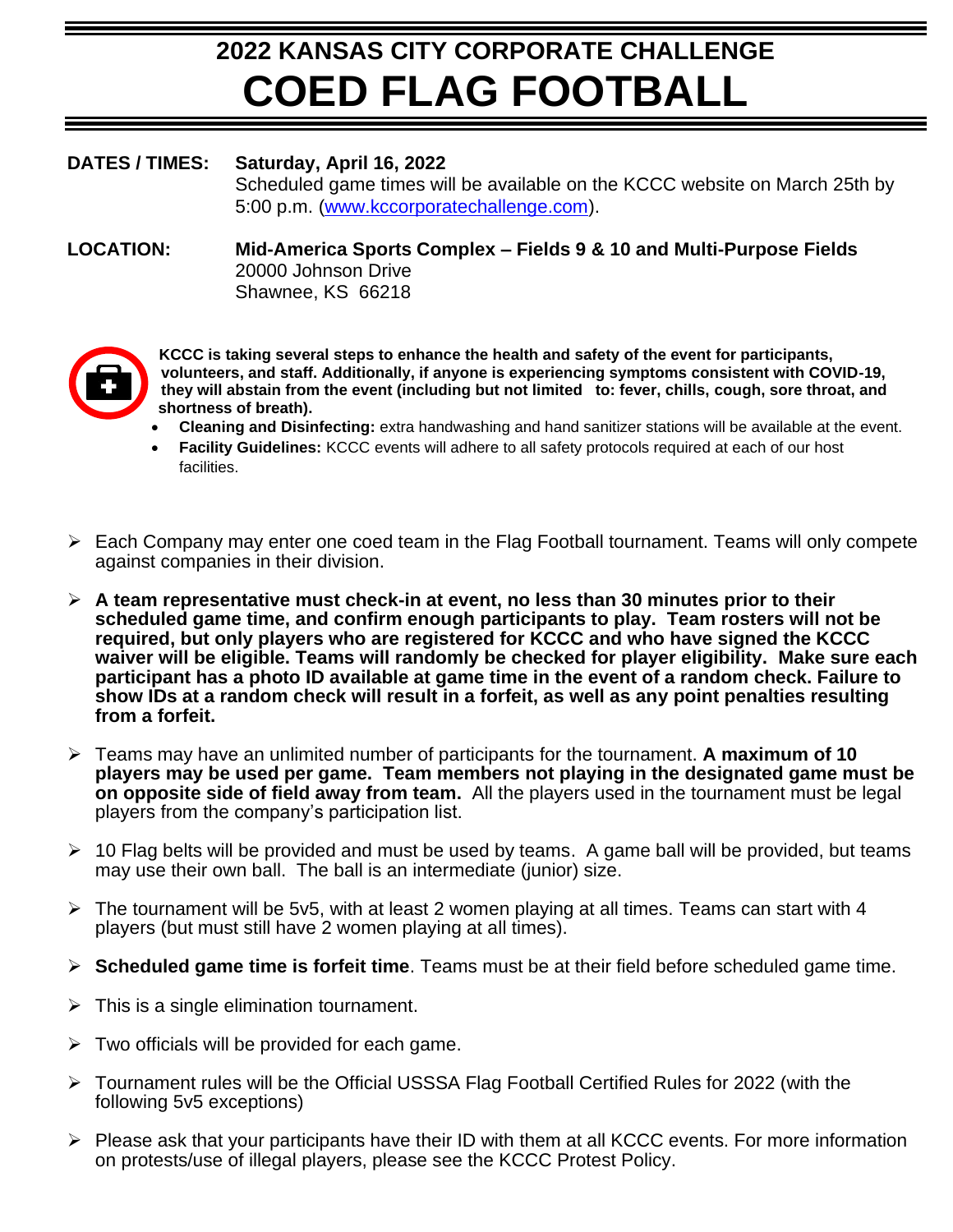➢ In the event of bad weather, please use the KCCC rain-out number 913-686-6030 x15 or check the KCCC website [\(www.kccorporatechallenge.com\)](http://www.kccorporatechallenge.com/).

# **The Game**

- ➢ No contact allowed. NO BLOCKING
- $\triangleright$  A coin toss determines first possession.
- $\triangleright$  Ball must be on the ground at the snap. Any incomplete snap shall result in a dead ball. Snaps between the legs or to the side will be allowed.
- $\triangleright$  The offensive team takes possession of the ball at their 5-yard line and has three (3) plays to cross mid-field. Once a team crosses mid-field, they have three (3) plays to score a touchdown.
- ➢ If the offensive team fails to cross mid-field or score, possession of the ball changes and the opposite team starts their drive from their 5-yard line.
- ➢ All possession changes, except interceptions, start on the offensive team's 5-yard line.
- ➢ Games will consist of two 12 minutes halves with a two-minute halftime. Teams will change sides after the first half, and possession changes.
- $\triangleright$  Each time the ball is spotted a team has 25 seconds to snap the ball. Teams will receive one warning before a delay of game penalty is enforced.

#### **Attire**

- $\triangleright$  Cleats are allowed, except for metal spikes.
- $\triangleright$  Shirts must be tucked in.
- ➢ Pants or shorts with pockets or belt loops are prohibited.
- $\triangleright$  It is suggested that all players wear protective mouthpieces.
- ➢ Please do not wear jewelry. Tape may be used to cover jewelry when it is not removable.

#### **Scoring**

- ➢ Games are played to one team scoring 28 points or 24 minutes (two twelve minute halves), whichever comes first.
- $\triangleright$  Touchdown = 6 points, Extra Point= 1(5 yards out); 2 (12 yards out), Safety = 2 points.

#### **Time-Outs**

 $\triangleright$  Each team has one-60 second time out per game, in which the clock stops.

#### **Rushing the Quarterback**

- $\triangleright$  All players that rush the passer must be a minimum of 7 yards from the line of scrimmage when the ball is snapped. Any number of players can rush the QB.
- $\triangleright$  Players not rushing the QB may defend the line of scrimmage.
- $\triangleright$  Jumping up to block the pass is allowed, but if any contact is made with the quarterback during the jump or upon landing, a penalty will be assessed.
- ➢ Once the ball has been handed off the 7 yard rule is no longer in effect and all defenders are eligible to rush.
- $\triangleright$  A special marker, or the referee, will designate 7 yards from the line of scrimmage.

#### **Running**

- $\triangleright$  The quarterback CANNOT run the ball, even if the quarterback is a female.
- ➢ Only direct hand-offs behind the line of scrimmage are legal. No laterals or pitches of any kind. Offense may use multiple hand offs.
- $\triangleright$  The player who takes the hand-off can throw the ball as long as he does not pass the line of scrimmage.
- ➢ "No Running Zones" are located 5 yards before midfield and 5 yards before the end zone in each offensive direction.
- ➢ "No Running Zones" are designated to avoid short yardage power situations.
- $\triangleright$  The ball is spotted where the ball carriers belt is when the flag is pulled, not where the ball is. Ball and flags must break the plane for a 1<sup>st</sup> down and touchdown.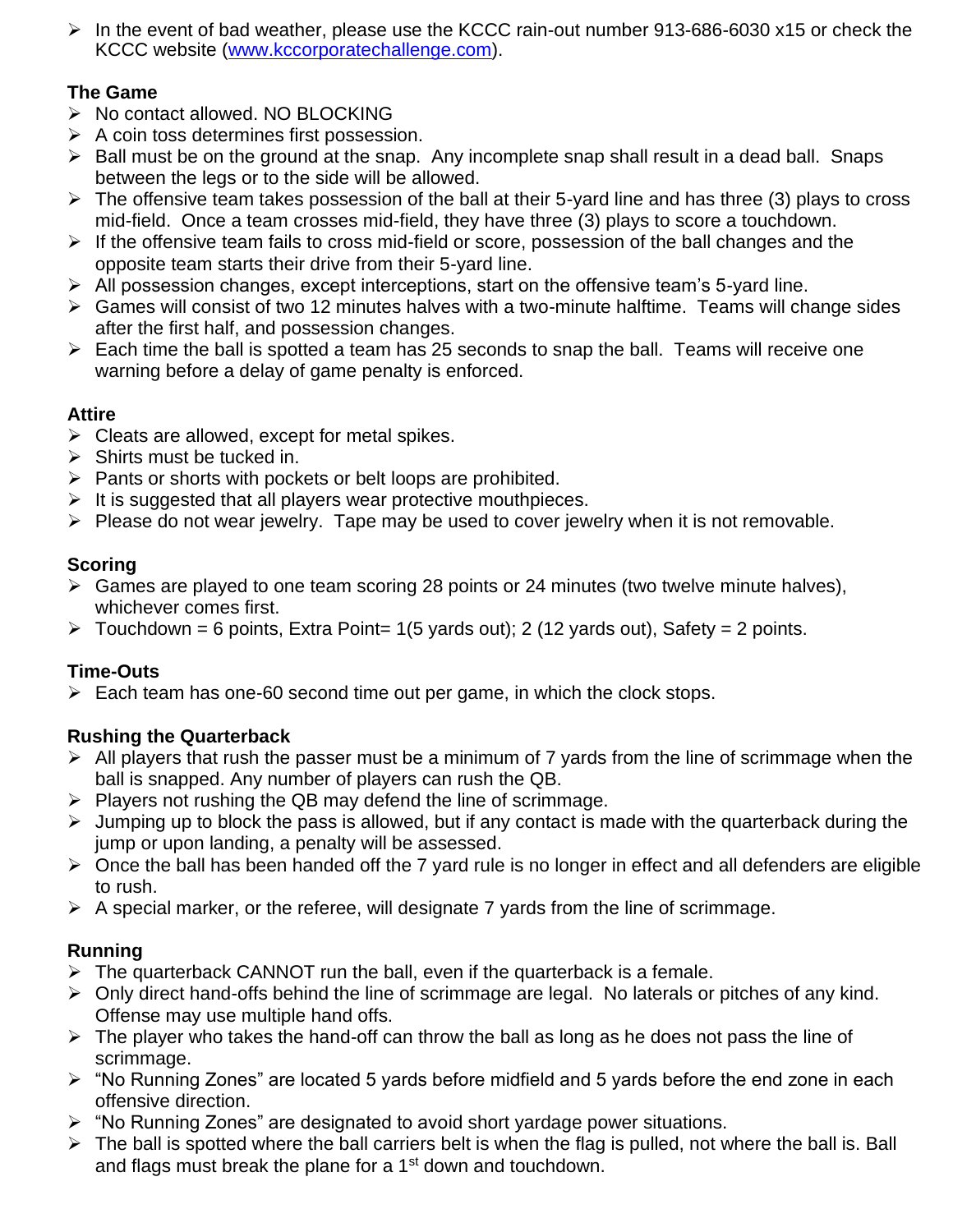- $\triangleright$  A male player may not advance the ball across the line of scrimmage.
- ➢ Spinning is allowed, but players cannot leave their feet to avoid a defensive player (no diving with the ball).

# **Passing**

- $\triangleright$  All passes must be forward and received beyond the line of scrimmage.
- ➢ Shovel passes are allowed but must be received beyond the line of scrimmage.
- ➢ QB has a 7-second pass clock. If a pass is not thrown within the 7 seconds, play is dead, loss of down, ball returns to the line of scrimmage. Once the ball is handed off the 7-second rule is no longer in effect.

# **Receiving**

- $\triangleright$  All players are eligible to receive passes (including the QB if the ball has been handed off behind the line of scrimmage.
- $\triangleright$  Only one player is allowed in motion at a time before the snap, that player may not be moving towards the line of scrimmage at the time of the snap.
- $\triangleright$  Players must have at least one foot in bounds when making a catch.

# **Dead Balls**

- $\triangleright$  Play is ruled "DEAD" when:
	- $\checkmark$  Offensive player's flag is pulled
	- $\checkmark$  Ball carrier steps out of bounds
	- $\checkmark$  Touchdown is scored
	- $\checkmark$  At the point of interception (interception returns are not allowed)
	- $\checkmark$  Ball carrier's knee, hand or the ball hits the ground
	- $\checkmark$  Ball carrier's flag falls out.
	- $\checkmark$  Receivers flag falls out (play is dead at the point of reception).
- ➢ There are no fumbles. Ball is spotted where it hits the ground; anytime the ball touches the ground it is dead.

#### **Sportsmanship**

- ➢ No tackling, elbowing, cheap shots, blocking or any unsportsmanlike conduct will be allowed.
- ➢ If the field monitors or referee witnesses any acts of tackling, elbowing, cheap shots, blocking, or any unsportsmanlike act, the game will be stopped and the player will be ejected from the game. Tournament directors may decide to eject players from the tournament. FOUL PLAY WILL NOT BE TOLERATED.

#### **Coed Considerations**

- ➢ Plays in Coed Flag Football are designated as either an "Open Play" or a "Closed Play".
- ➢ **Open Play** In an open play, the offensive team may pass the ball from any player (male or female) to any player (male or female) without penalty. A female player is still the only player allowed to advance the ball across the line-of-scrimmage by rushing.
- ➢ **Closed Play** in a closed play the offensive player must have a female player involved in the transaction of the ball beyond the line of scrimmage. A female must be one of these three individuals: the passer, the receiver, or the non-quarterback rusher. Examples of Closed Plays:
	- $\checkmark$  A completed pass from a male quarterback to a female receiver (must be beyond the line of scrimmage).
	- $\checkmark$  A completed pass from a female quarterback to a male receiver (must be beyond the line of scrimmage).
	- $\checkmark$  Quarterback hand off to female running back, she must advance beyond the line of scrimmage.
- ➢ Open/Closed Plays The open/closed determination is set by the previous play's participants. If the previous play involves a female in a completed successful play (as a passer, receiver, or rusher)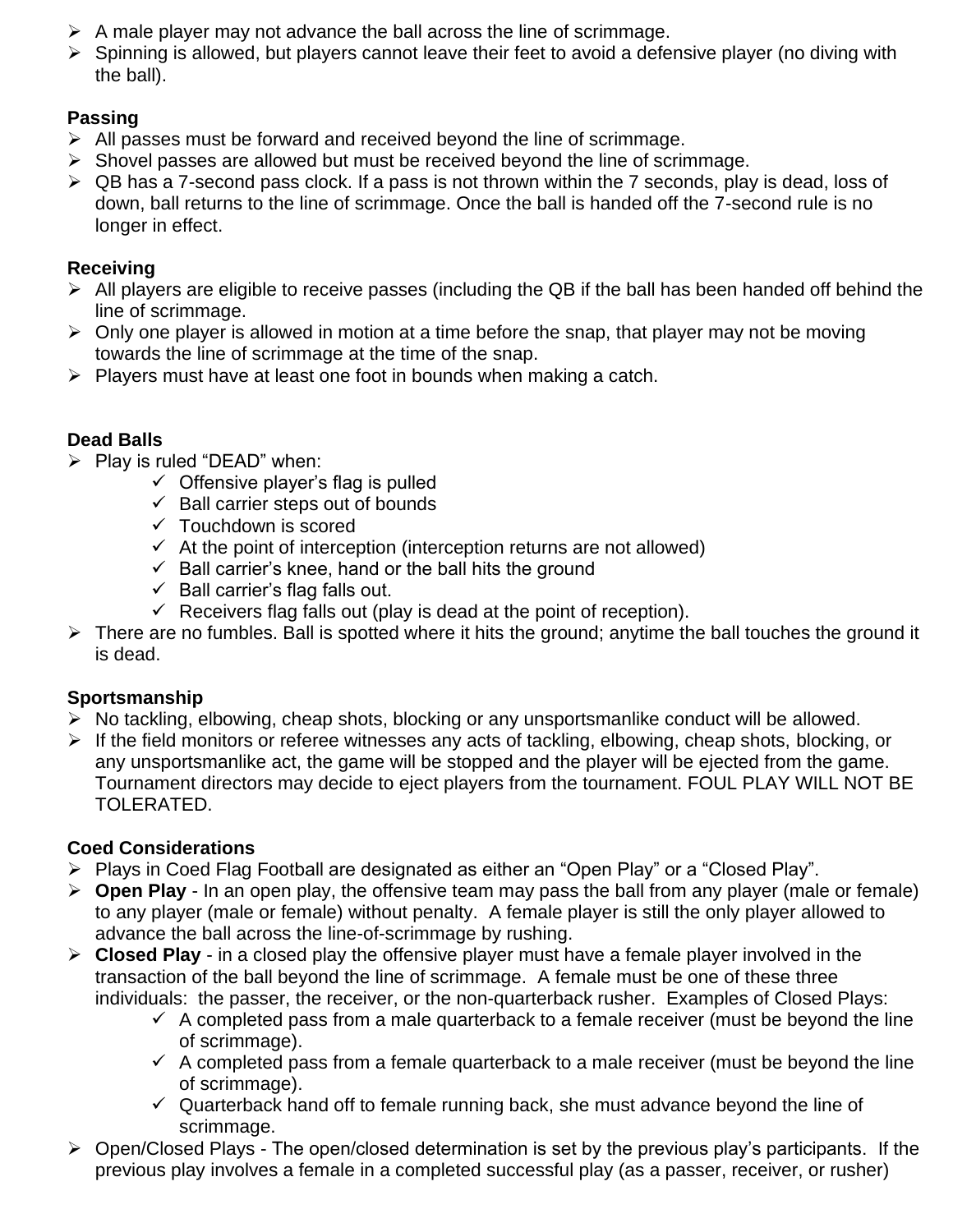then the next play is Open. If the previous play involves a male passer AND male receiver in a completed successful play then the next play is Closed.

- $\triangleright$  If an open play is unsuccessful (did not advance ball beyond the line of scrimmage), the next play is still open.
- $\triangleright$  If a closed play is unsuccessful (did not advance ball beyond the line of scrimmage), the next play is still closed
- $\triangleright$  The referee will designate the status of each play once he/she spots the football and marks ready for play.

#### **Overtime Procedures**

- $\triangleright$  If the score is tied at the end of 24 minutes, teams move directly into overtime.
- $\triangleright$  Coin toss determines order of possession.
- ➢ Procedure for Overtime (except Championship and "If Necessary" Games-see below)
	- $\checkmark$  Each team receives one (1) play from the 5-yard line going towards the opposite end zone.
	- $\checkmark$  The team gaining the most yards on the one play is declared the winner and awarded one (1) additional point.
	- $\checkmark$  Negative vardage on a play is better than an interception, but not an incomplete pass.
	- $\checkmark$  Defensive penalties may be accepted resulting in 10 yards and the option to run an additional play if necessary. Result of following play and the 10 yards from the penalty count towards the overall possession's yardage. A penalty on the offense is deemed as negative 10 yards and loss of down.
- ➢ Procedure for Championship and "If" Necessary Games
	- $\checkmark$  Each team will get one possession per overtime period. Possession can be ended on:
	- $\checkmark$  Loss of possession on downs
	- ✓ Interception
	- ✓ Successful touchdown
	- $\checkmark$  Each team will get possession of the ball at the midline, 1<sup>st</sup> & Goal
	- $\checkmark$  Each team will receive 3 plays to score a touchdown. If the team scores, they will then attempt a 2-point conversion.
	- $\checkmark$  If the teams remain tied at the end of an overtime period, they will play an additional overtime period.
	- $\checkmark$  The order of possession will alternate with each overtime (the team that has the ball 1<sup>st</sup> in Overtime 1 will have the ball 2<sup>nd</sup> in Overtime 2).
	- $\checkmark$  All extra point conversions will be 2 points from the 12 yard mark.

#### **Penalties**

- $\triangleright$  All penalties will be called by the referee and may be declined.
- $\triangleright$  All penalties are assessed from the original line of scrimmage.

#### ➢ DEFENSE:

Offsides

- ✓ Interference
- $\checkmark$  Illegal Contact (holding, bump and run, blocking, jumping to defend pass, etc)
- $\checkmark$  Illegal Flag Pull (before receiver has ball)
- $\checkmark$  Illegal Rushing (start rush from inside 7 yard marker)
- ✓ Unsportsmanlike Conduct

 $\triangleright$  All defensive penalties are 10 yards (from the line of scrimmage) and automatic 1<sup>st</sup> down. All defensive penalties will result in the next play being "open".

- ➢ OFFENSE:
	- $\checkmark$  Illegal Motion (more than 1 person moving, false start, motion, etc.)
	- $\checkmark$  Illegal Forward Pass (pass received behind the line of scrimmage)